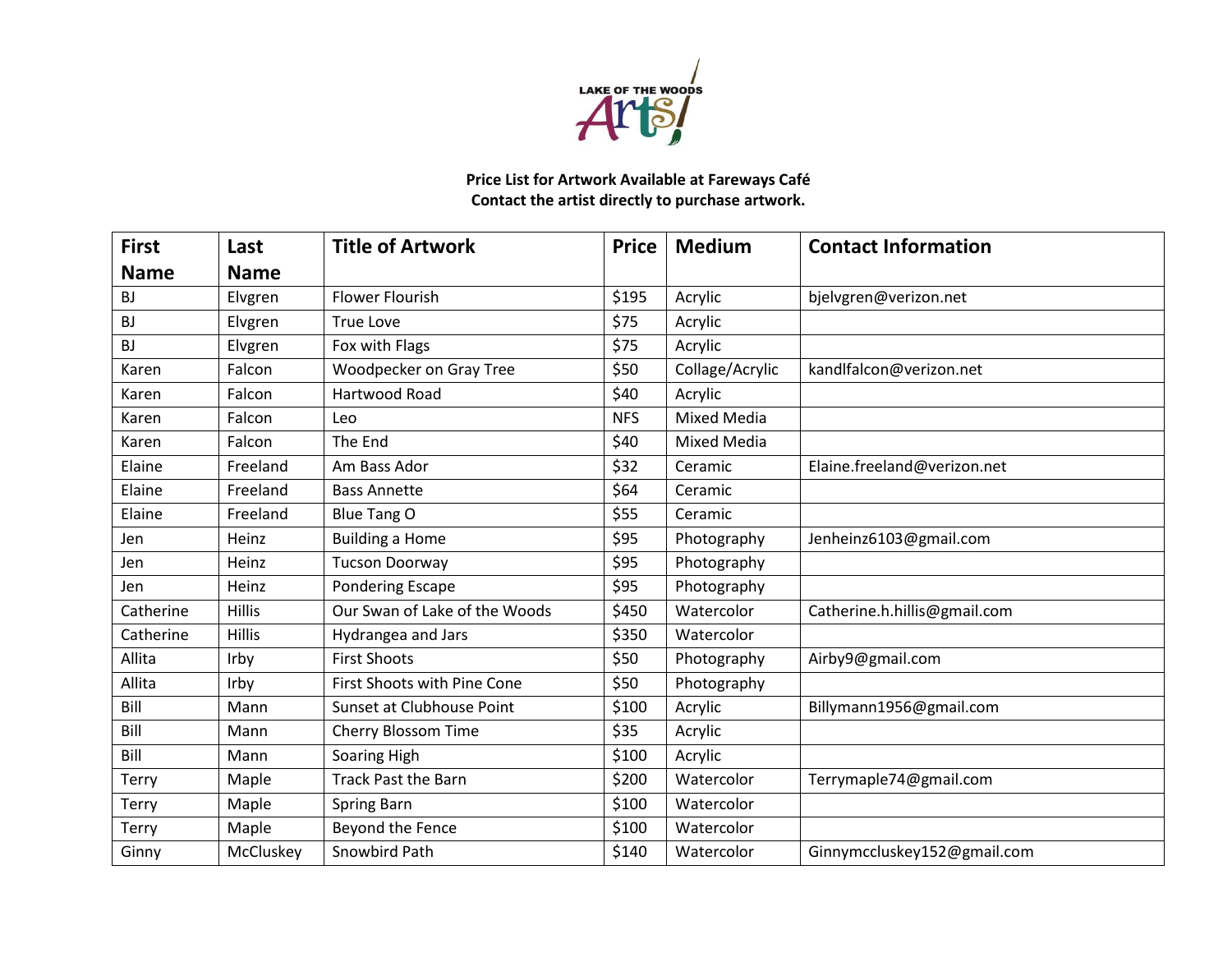

## **Price List for Artwork Available at Fareways Café Contact the artist directly to purchase artwork.**

| <b>First</b> | Last                      | <b>Title</b>                | <b>Price</b> | <b>Medium</b>      | <b>Contact Information</b>   |
|--------------|---------------------------|-----------------------------|--------------|--------------------|------------------------------|
| <b>Name</b>  | <b>Name</b>               |                             |              |                    |                              |
| Ginny        | McCluskey                 | Out on a Limb               | \$125        | Watercolor         |                              |
| Karen        | O'Donnell                 | <b>Prince Edward Island</b> | \$129        | Photography        | odonnellake@gmail.com        |
| Karen        | O'Donnell                 | The Edge of Gerbera         | \$139        | Photography        |                              |
| Karen        | O'Donnell                 | White Lily Refraction       | \$159        | Photography        |                              |
| Karen        | O'Donnell                 | Orange Splash               | \$425        | Photography        |                              |
| Elena        | Pratt                     | The Many Faces of Bugs      | \$150        | <b>Mixed Media</b> | Kidden42@gmail.com           |
| Elena        | Pratt                     | Otterly in Love             | \$150        | <b>Mixed Media</b> |                              |
| Elena        | Pratt                     | Steve aka Turtle            | \$75         | <b>Mixed Media</b> |                              |
| Christy      | Rappoport                 | <b>Full Moon Setting</b>    | \$100        | Textile            | cprappoport@gmail.com        |
| Christy      | Rappoport                 | <b>Emerging Spring</b>      | \$100        | Textile            |                              |
| Christy      | Rappoport                 | <b>Spring Bouquet</b>       | \$75         | <b>Textile</b>     |                              |
| Christy      | Rappoport                 | Whimsy                      | \$75         | Textile            |                              |
| Peggy        | Shull                     | Beach Scene #1              | \$70         | Acrylic            | Pshullre@comcast.net         |
| Peggy        | Shull                     | Beach Scene #2              | \$70         | Acrylic            |                              |
| Peggy        | Shull                     | <b>Underwater Cavern</b>    | \$100        | Acrylic            |                              |
| Peggy        | Shull                     | Sunrise from Ramsey Beach   | \$60         | Acrylic            |                              |
| Lisa         | Spencer<br><b>Ballard</b> | Magnolias (4-tych)          | \$230        | Acrylic            | lisaspencergallery@gmail.com |
| Lisa         | Spencer<br><b>Ballard</b> | Dragonflies (4 tych)        | \$230        | Acrylic            |                              |
| Lisa         | Spencer<br><b>Ballard</b> | Bird of Paradise (4 tych)   | \$230        | Acrylic            |                              |
| Linda        | Sutphin                   | Hummingbird                 | \$45         | Acrylic            | sutphinl@comcast.net         |
| Linda        | Sutphin                   | Barn                        | \$90         | Pen & Ink          |                              |